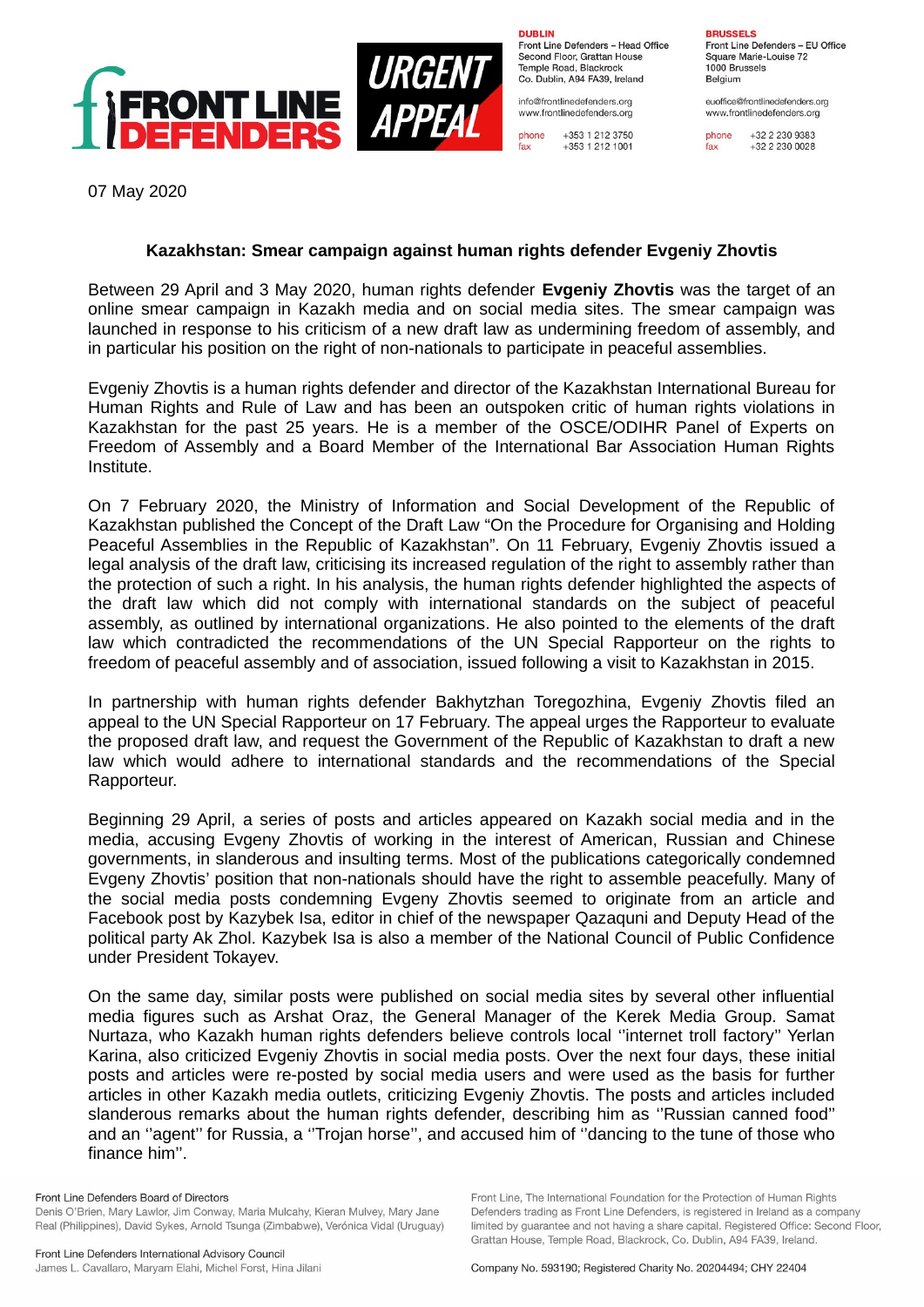Front Line Defenders is concerned regarding the impunity with which the public smear campaign against Evgeniy Zhovtis was allowed to occur. It believes that this impunity can enable and foster a negative attitude towards human rights defenders, those who criticize the administration and those who dissent. It is particularly concerned that the participation of political leaders and influential figures in Kazakh media may also serve to bolster such negative attitudes towards human rights defenders which can lead to attacks and violence against them. Front Line Defenders fears that the lack of condemnation of the smear campaign will create an environment in which similar campaigns can be launched against other human rights defenders in Kazakhstan in the future and without consequence.

Front Line Defenders considers the publication of these articles and social media posts as an organized attempt to discredit Evgeniy Zhovtis as a result of his legal analysis of the Concept of the Draft Law on the procedure for organizing and conducting peaceful assemblies in the Republic of Kazakhstan. It expresses concern regarding the hostility that Evgeniy Zhovtis has experienced and his psycho-social well-being as the victim of such humiliating and slanderous public attacks. Front Line Defenders believes that such hostility is a result of his peaceful and legitimate work as a human rights defender in Kazakhstan.

## **Front Line Defenders calls on the Kazakh authorities:**

1. Cease and strongly condemn the ongoing smear campaign conducted through Kazakh media and social media against human rights defender Evgeniy Zhovtis;

2. Take measures to ensure that government officials or other public figures refrain from making statements or declaration stigmatising the legitimate work of human rights defenders;

3. Guarantee in all circumstances that all human rights defenders in Kazakhstan are able to carry out their legitimate human rights activities without fear of reprisals and free of all restrictions, including judicial harassment.